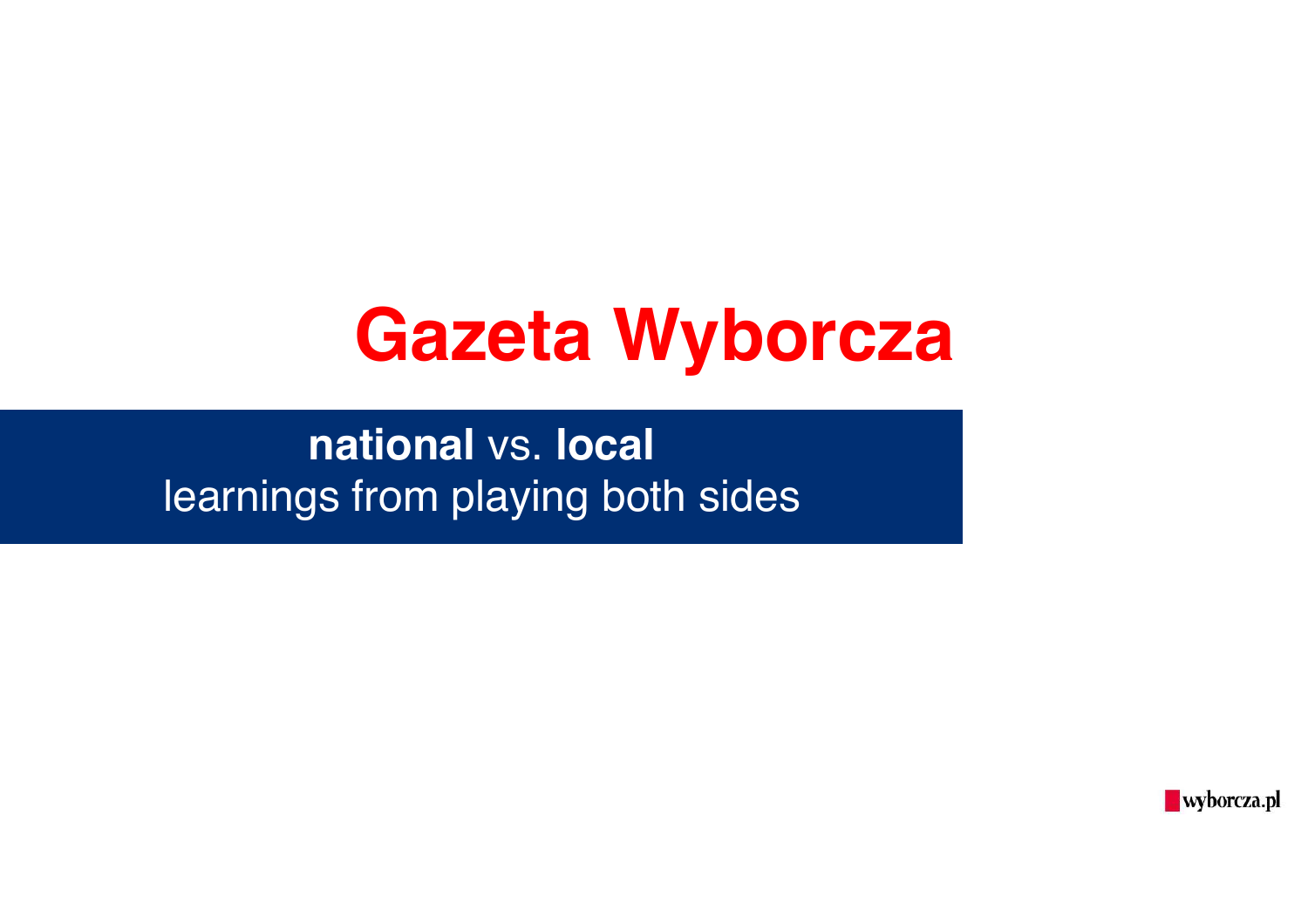Jesteśmy w Twoim mieście, w kraju, na świecie

# 400 dziennikarzy codziennie<br>walczy o Twoje zaufanie

Zostań z nami na dłużej. Teraz dwa kwartały w cenie jednego

TAM, GDZIE

**July : up to +900%**

/borcza.pl

First published in 1989 Based in Warsaw 24 local editions accross the country No home delivery, few print subscriptions (!) Website: 6,7 mln users monthly, 800 000 users daily Competitors: free content on horizontal portals Model: ads+reader revenue (metered /hybrid )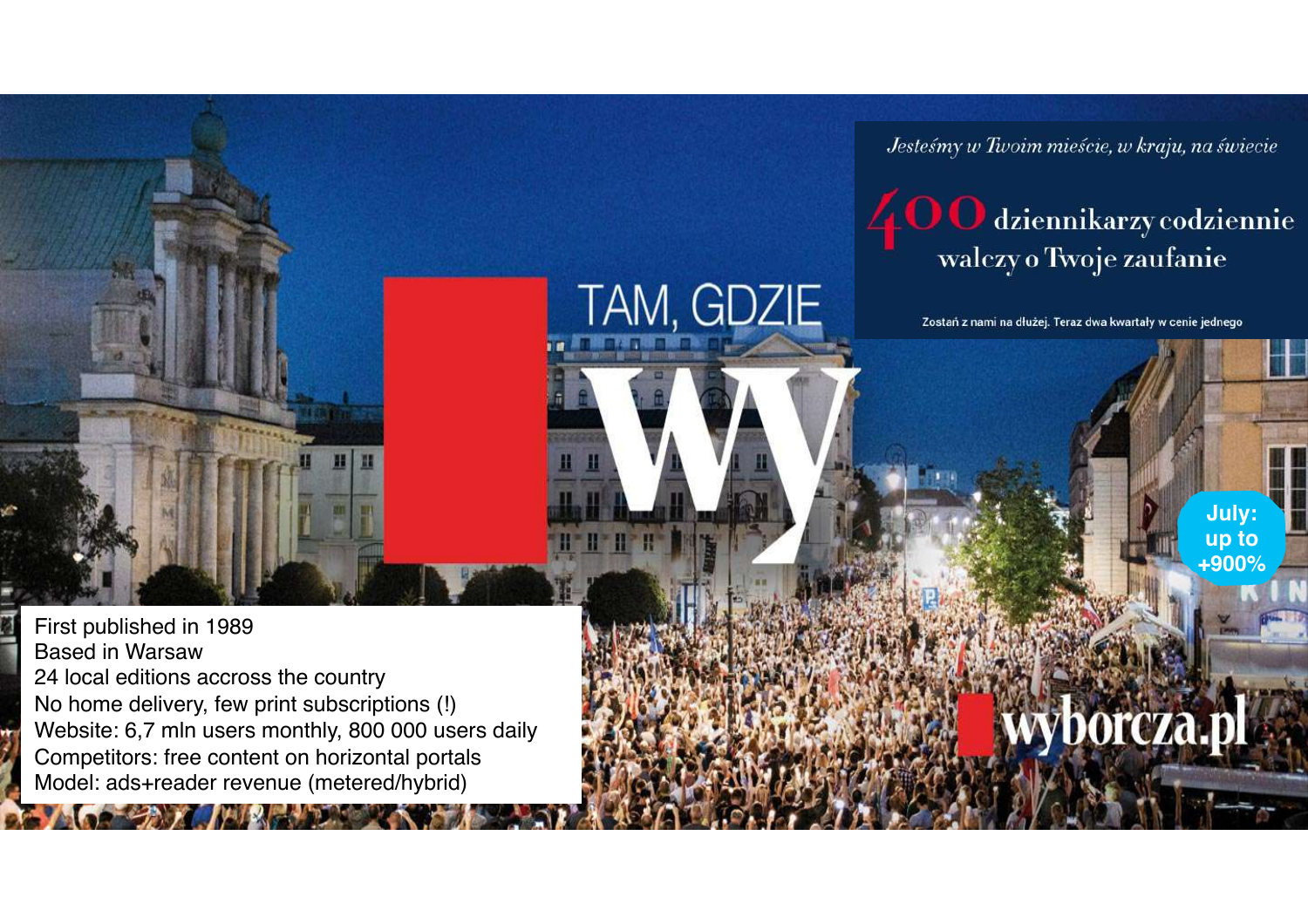## Bumpy road, scale vs. \$



- 2014/15 rocky start, inhouse e-commerce tools
- 2016 Online Strategy Team in the newsroom (subscriptions + audience engagement + platforms + online marketing). Heated debate on the future of local websites.
- 2017
	- focus on \$
	- restrategy of Wyborcza's presence on Facebook:

wyborcza.pl

- 30 000 of subscriptions acquired on Facebook
- release of the archives 4 mln of articles (Wyborcza Classic)
- 93% quaterly and yearly subscriptions
- over 300 000 online transactions in 2017 **digital only**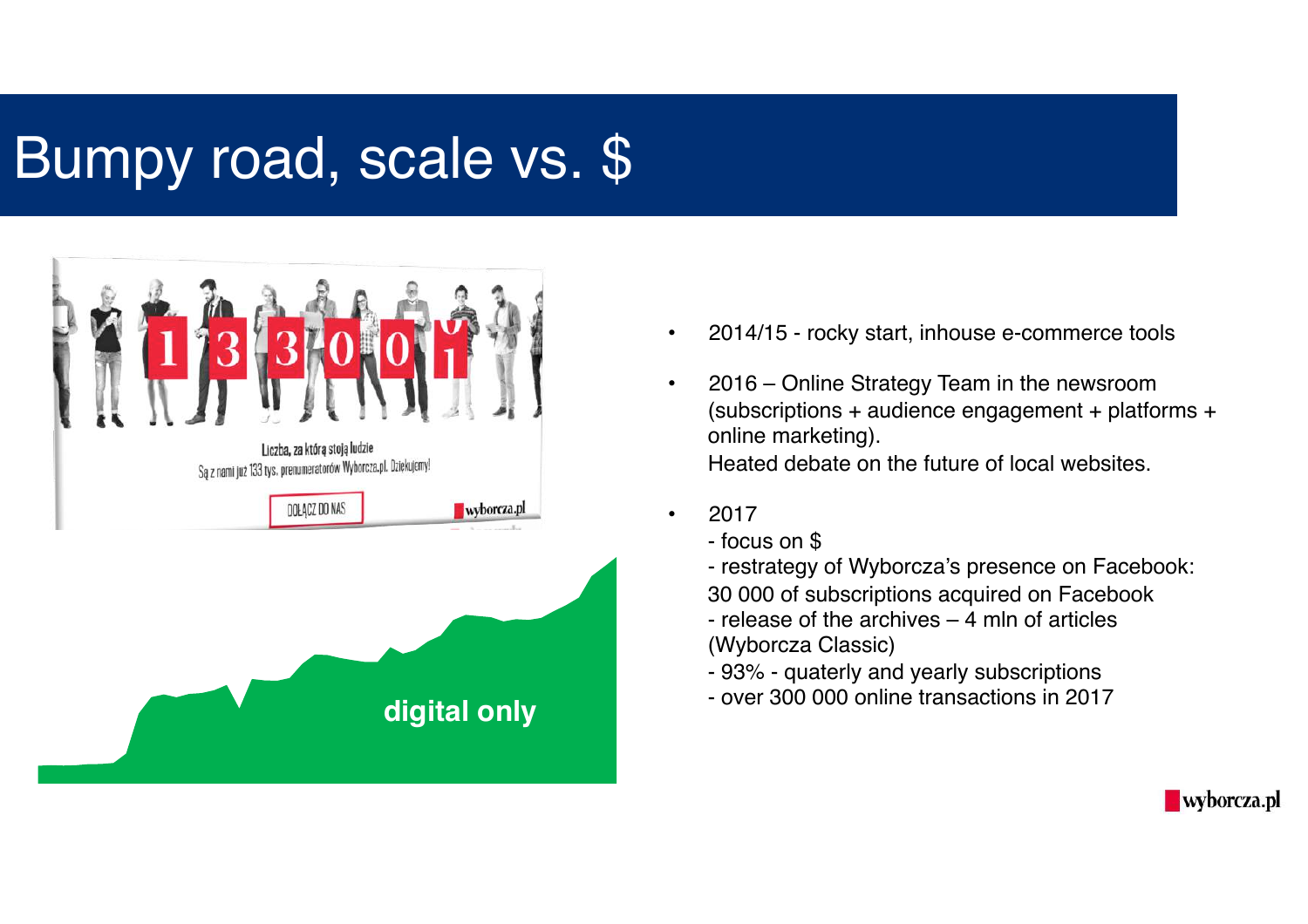#### Why #subscriber first (memo)

Our subscriber is "worth" **160 x more than an anonymous user** \*

- •reads 20 x more articles
- and consumes 20 x more ads
- •...ads that are up to 5 x more expensive
- •shares links to social media, promotes the brand, discuss the topics with other subcribers (comment section is now available to subscribers only) •is ready to pay for your work now and in the future

Subscribers are already responsible for 25-30% of the page views. 60% of their visits are **direct** (whereas its's 25% only for non-subscribers).

Focus on **what subscribers read** and how.

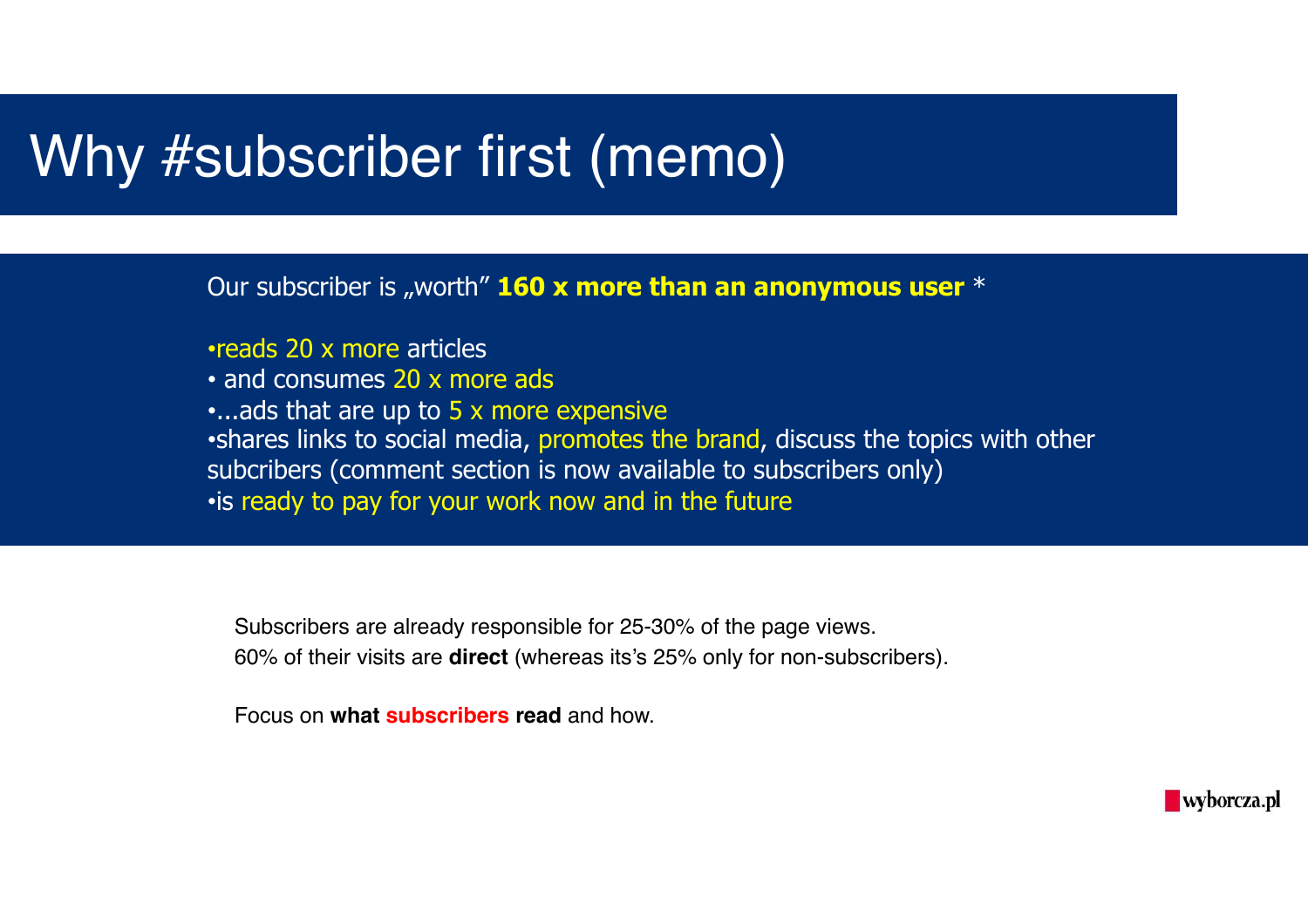#### Wyborcza present in largest local content markets



Source: GUS, Megapanel, PKW, BCG analysis

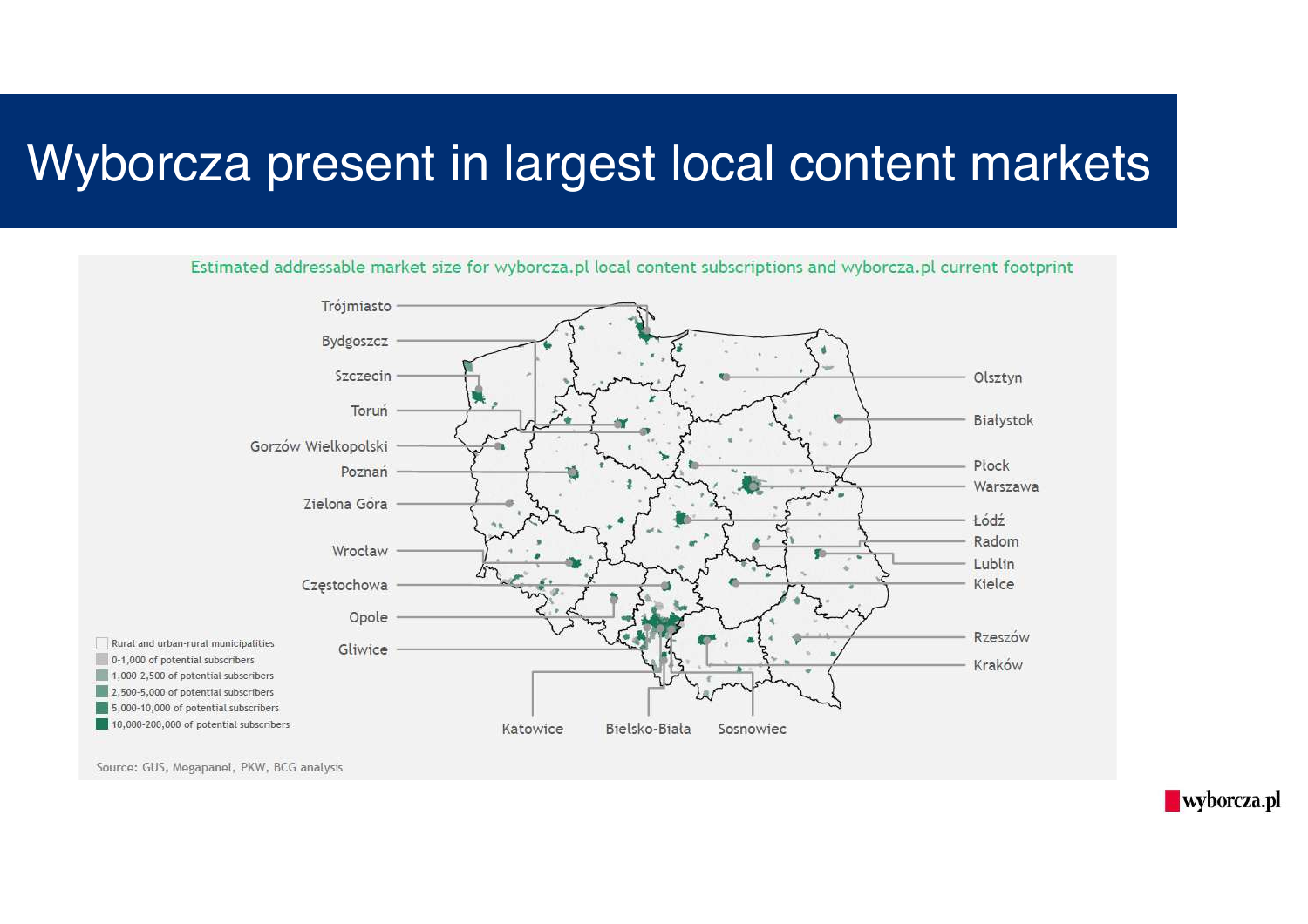#### For a long time local content seemed unsellable

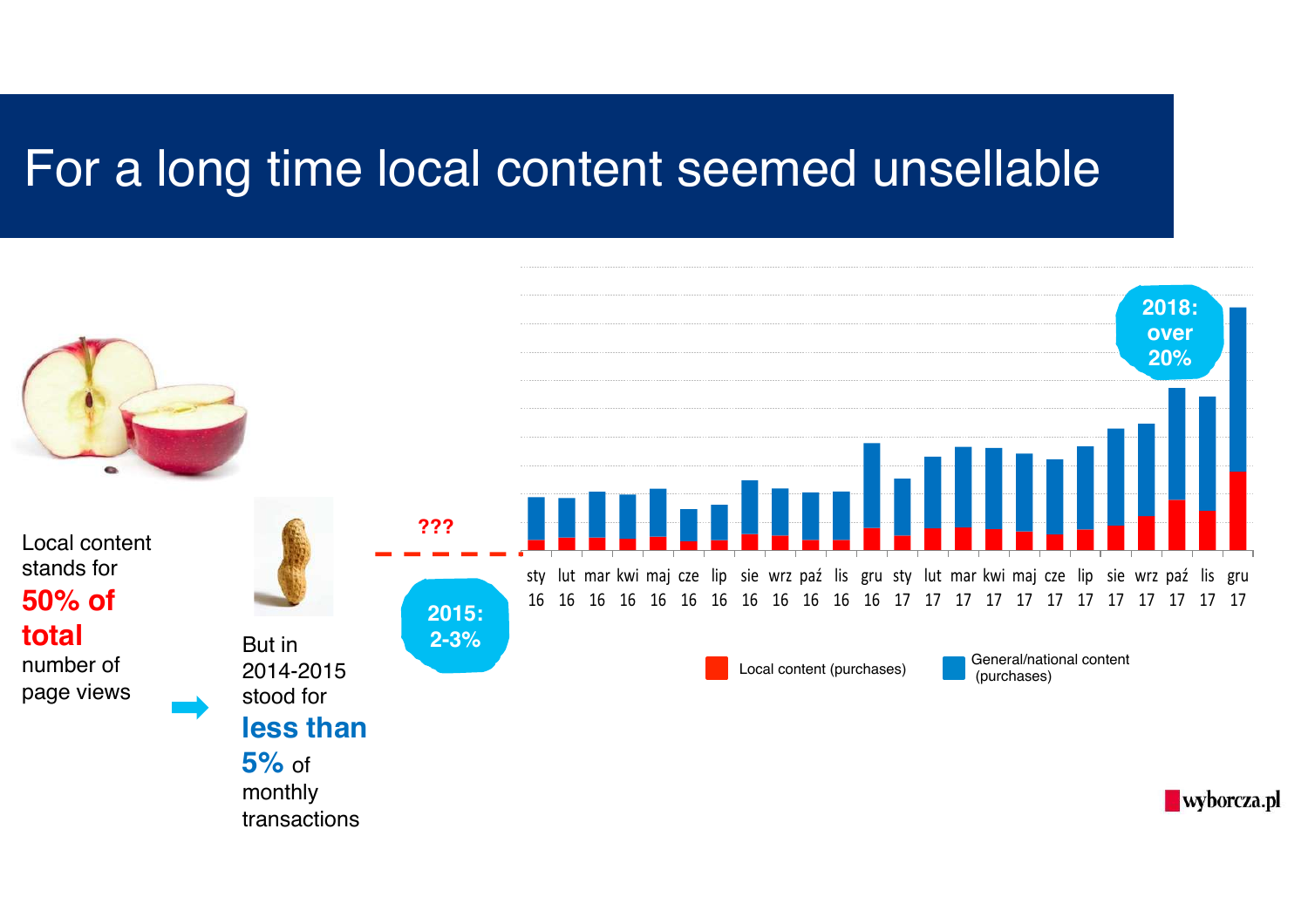#### Local content potential too high to ignore

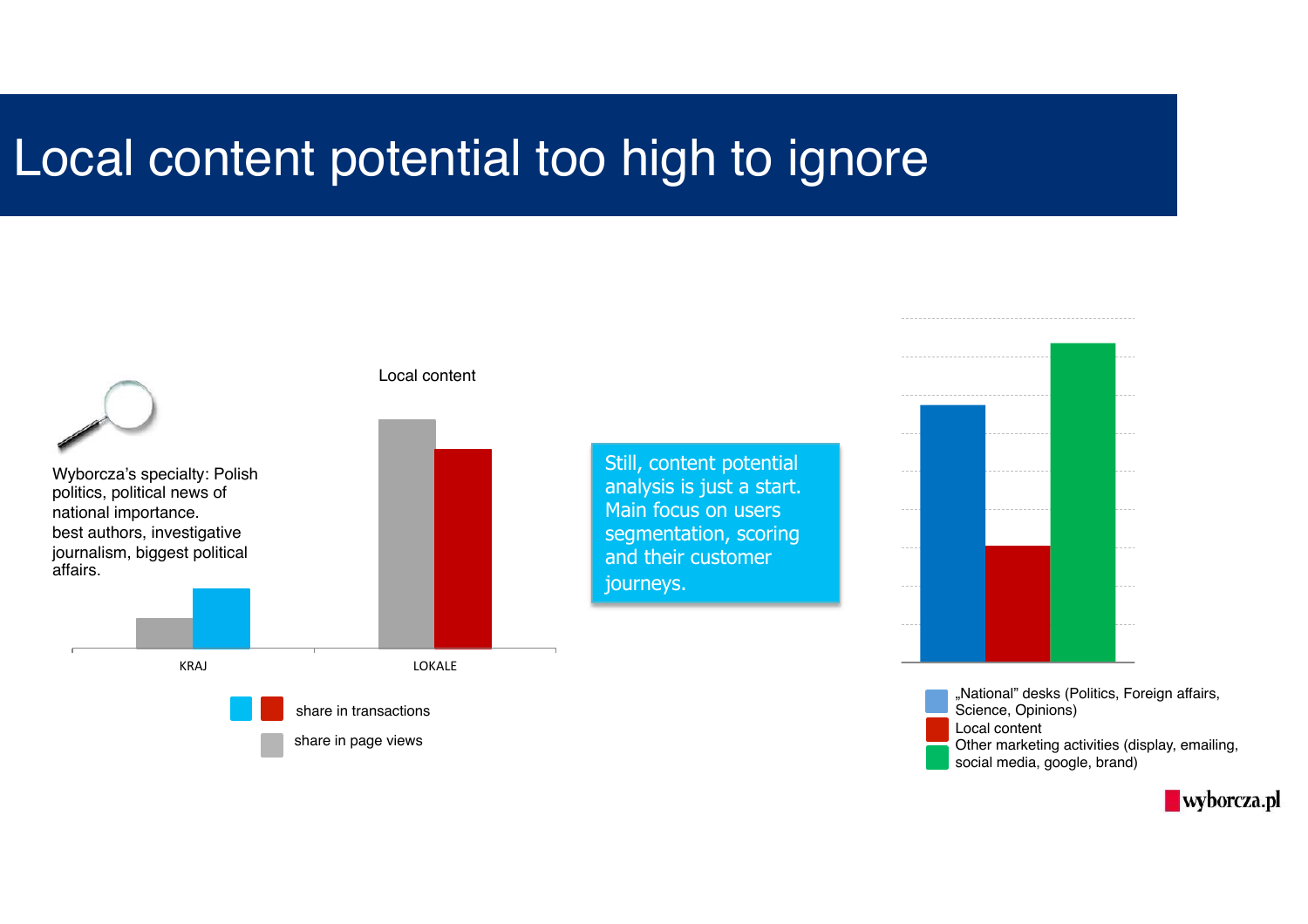## Obvious and less obvious – basic readership analysis (topics, consumption)

| What we thought would<br>work best          | What works best and<br>surprised us<br><b>Breaking News</b><br><b>Local content</b><br><b>Short olitical news</b><br>Commentaries (in time)<br>Evergreen stuff (20 - 30<br>year old stories:<br><b>Wyborcza Classic)</b><br>Women's rights<br>Children<br>Literature<br><b>TV</b> series<br><b>Newsletters</b> | $\odot$<br><b>Health</b><br><b>New</b><br>technologies<br>Video<br>Time consuming<br>interactive<br>materials | <b>Local websites</b><br><b>Infrastructure</b><br><b>Accidents</b><br><b>Crime stories</b><br>What keeps the<br>subscriber<br>engaged<br>(high loyalty)<br><b>Local content</b><br>Political news (in<br>time)<br>Literature | Local variations<br>Culture, Free time<br>(Kraków, Poznań)<br>Investments<br>(Katowice)<br>Crime stories<br>(Warsaw, Białystok) |
|---------------------------------------------|----------------------------------------------------------------------------------------------------------------------------------------------------------------------------------------------------------------------------------------------------------------------------------------------------------------|---------------------------------------------------------------------------------------------------------------|------------------------------------------------------------------------------------------------------------------------------------------------------------------------------------------------------------------------------|---------------------------------------------------------------------------------------------------------------------------------|
| <b>Political affairs</b><br><b>Opinions</b> |                                                                                                                                                                                                                                                                                                                |                                                                                                               |                                                                                                                                                                                                                              |                                                                                                                                 |
| Russia                                      |                                                                                                                                                                                                                                                                                                                |                                                                                                               |                                                                                                                                                                                                                              |                                                                                                                                 |
| High culture<br>Investigative journalism    |                                                                                                                                                                                                                                                                                                                |                                                                                                               |                                                                                                                                                                                                                              |                                                                                                                                 |
|                                             |                                                                                                                                                                                                                                                                                                                |                                                                                                               |                                                                                                                                                                                                                              |                                                                                                                                 |
| Local content                               | - builds habits, boosts loyalty (important for metered model)                                                                                                                                                                                                                                                  |                                                                                                               | Opinions (in time)                                                                                                                                                                                                           |                                                                                                                                 |

- reduces churn risk

- source of best stories from regions to reach wider audience accross the country, strong in Google search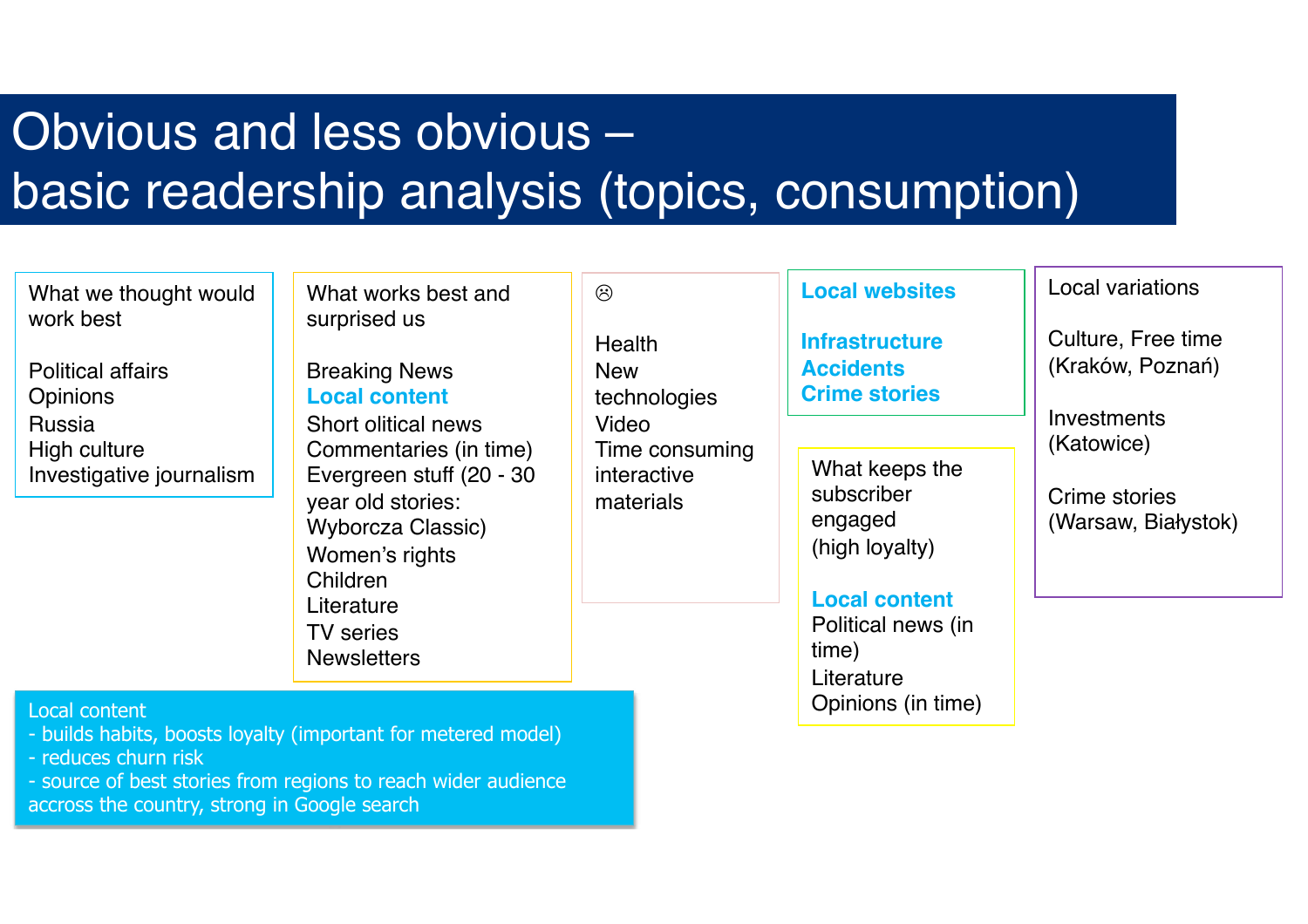#### Are you really local?



1 2 3 In some cases: 60-70% of the users ot the local website come from another geographical region.



Unclear identity: not defined in the local newsrooms.

In some cases only 30% of the visits on local websites come from their own channels. Others come from the national homepage. Such dependence on the home page/referrals was fine for the model based on display advertising. It won't work for the business based on brand loyalty/subscriptions.



= new challenge: (re)building communities around local editions New KPIs for local newsrooms: focus **on regional reach and own channels** e.g. local editorial newsletters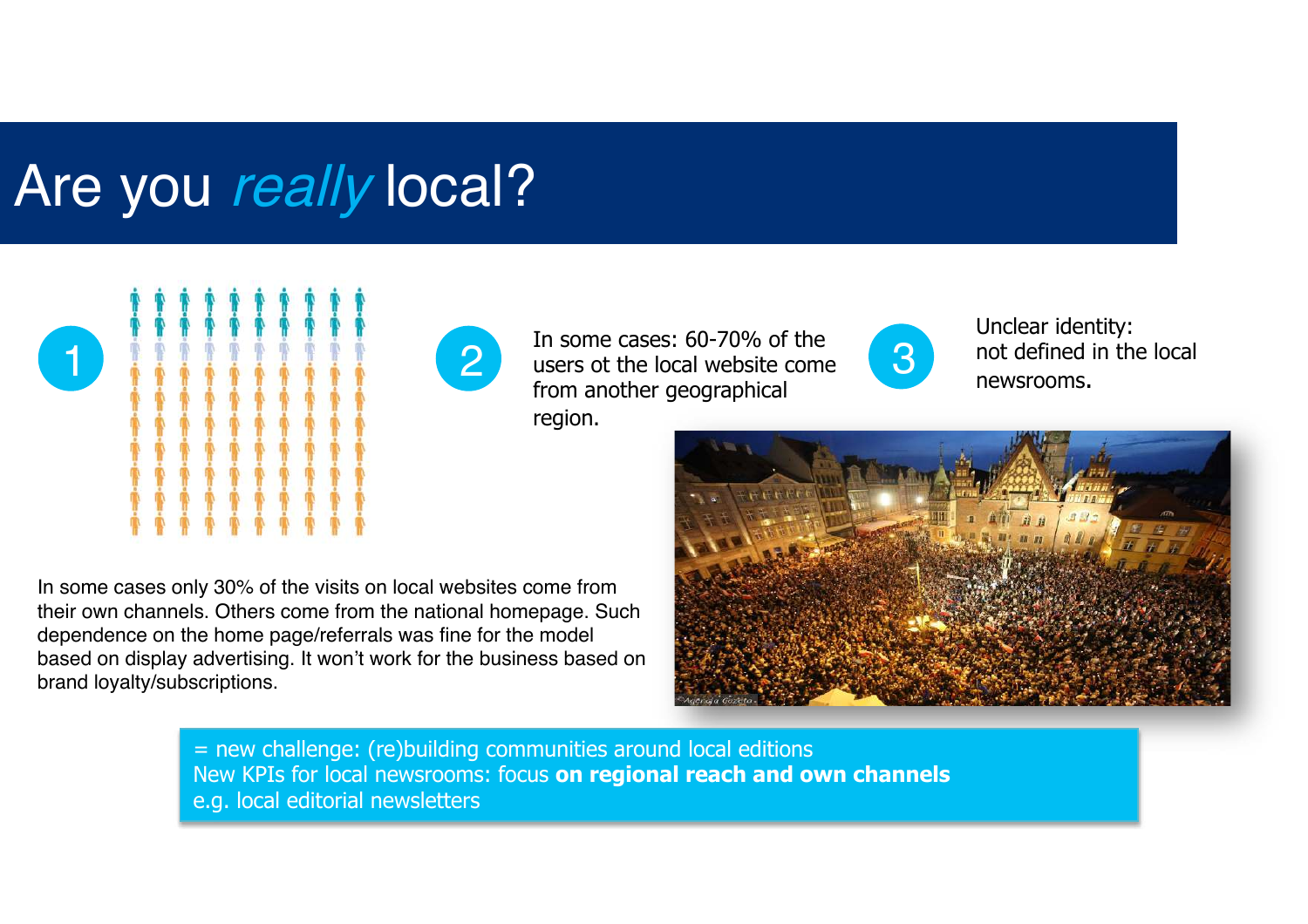## Balancing is tricky but let's make it easier



newsroom implementing the strategy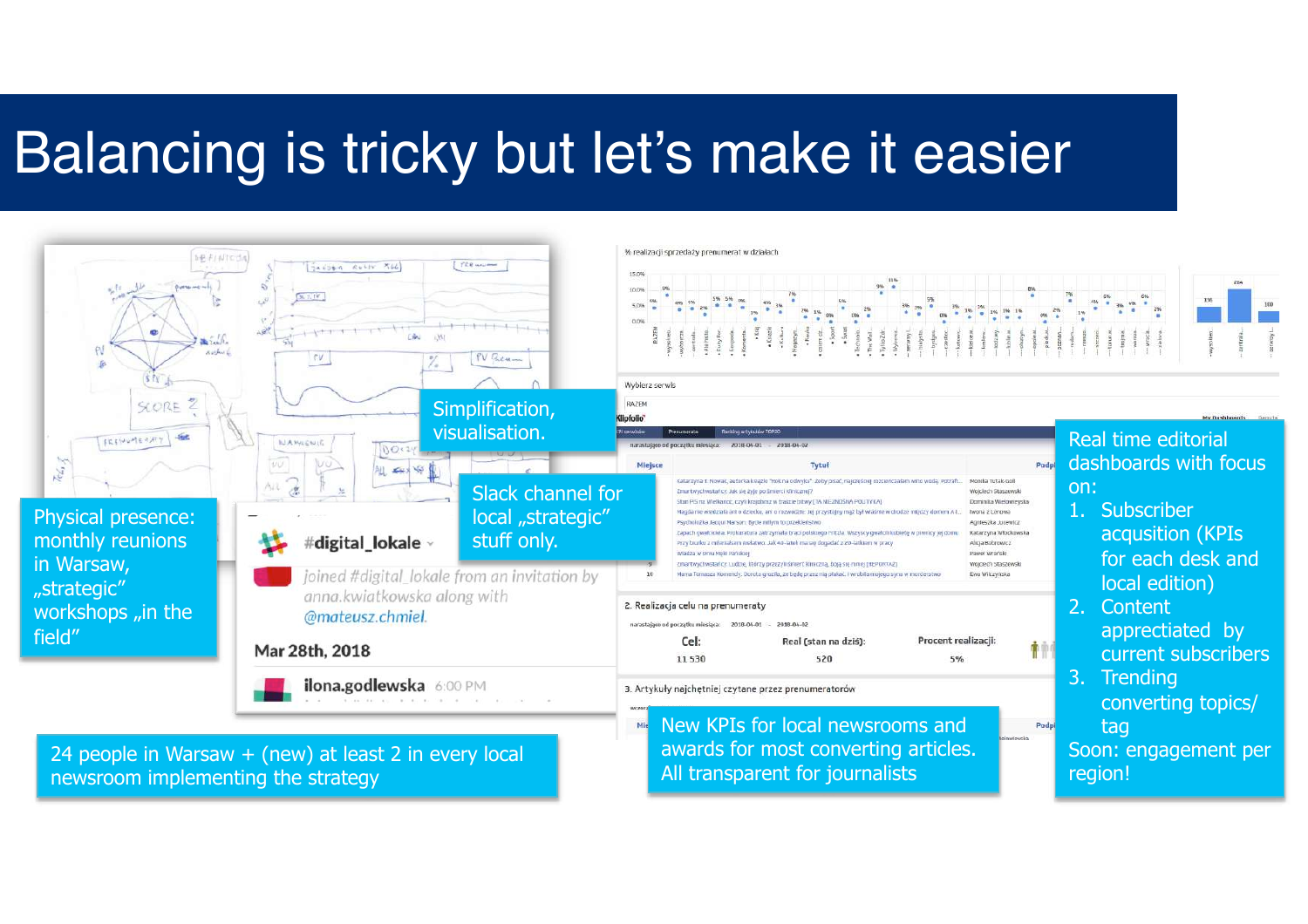#### Feeling at home on wyborcza.pl: #subscriber first means also local first



"4 3 2 1": tej wielkiej powieści nie da się zapomnieć. Paul Auster ostatecznie dołacza nia do panteonu amerykańskich klasyków [VARGA]



System of colourful notifications about the state of your subscription, new content, gifts, emails that are waiting in the inbox

Adjusted subscription communication on local sites

More local content recommendations on the sites and the home page (IP based)  $-10$  new features

Only subscribers can leave comments

Only subscribers can use AdBlock

Local newsletters tested in several regions (general and thematic e.g. bike routes)

"Magazine layout" for local premium articles

Wyborcza.pl available for free in local coffee shops



Gospodarka

Czy prezydent słusznie chwali sie podniesieniem kwoty wolnej od podatku? [SPRAWDZAMY] ×

Piotr Miaczyński 12 marca 2018 | 15:54

We just send you an email with a gift. Check your mailbox

"Dziekujemy, że jesteś wśród 133 tys. prenumeratorów Wyborcza.pl" - maila o takim tytule wysłaliśmy do Ciebie w czwartek. Chcielibyśmy, żeby ta specjalna wiadomość i prezenty, które przygotowaliśmy Cię nie omineły, dlatego sprawdź koniecznie poczte!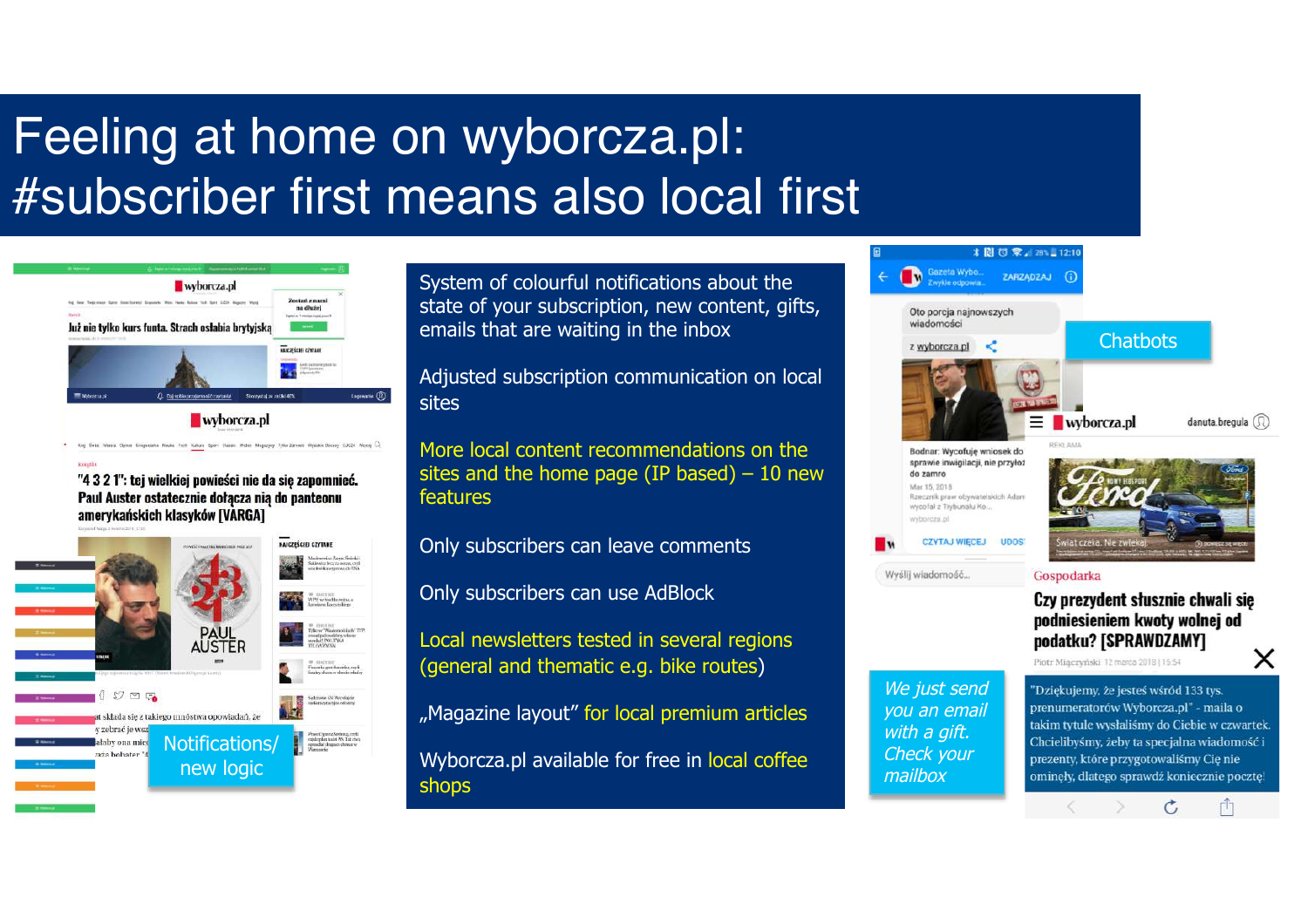#### Transformation is site-specific and takes time

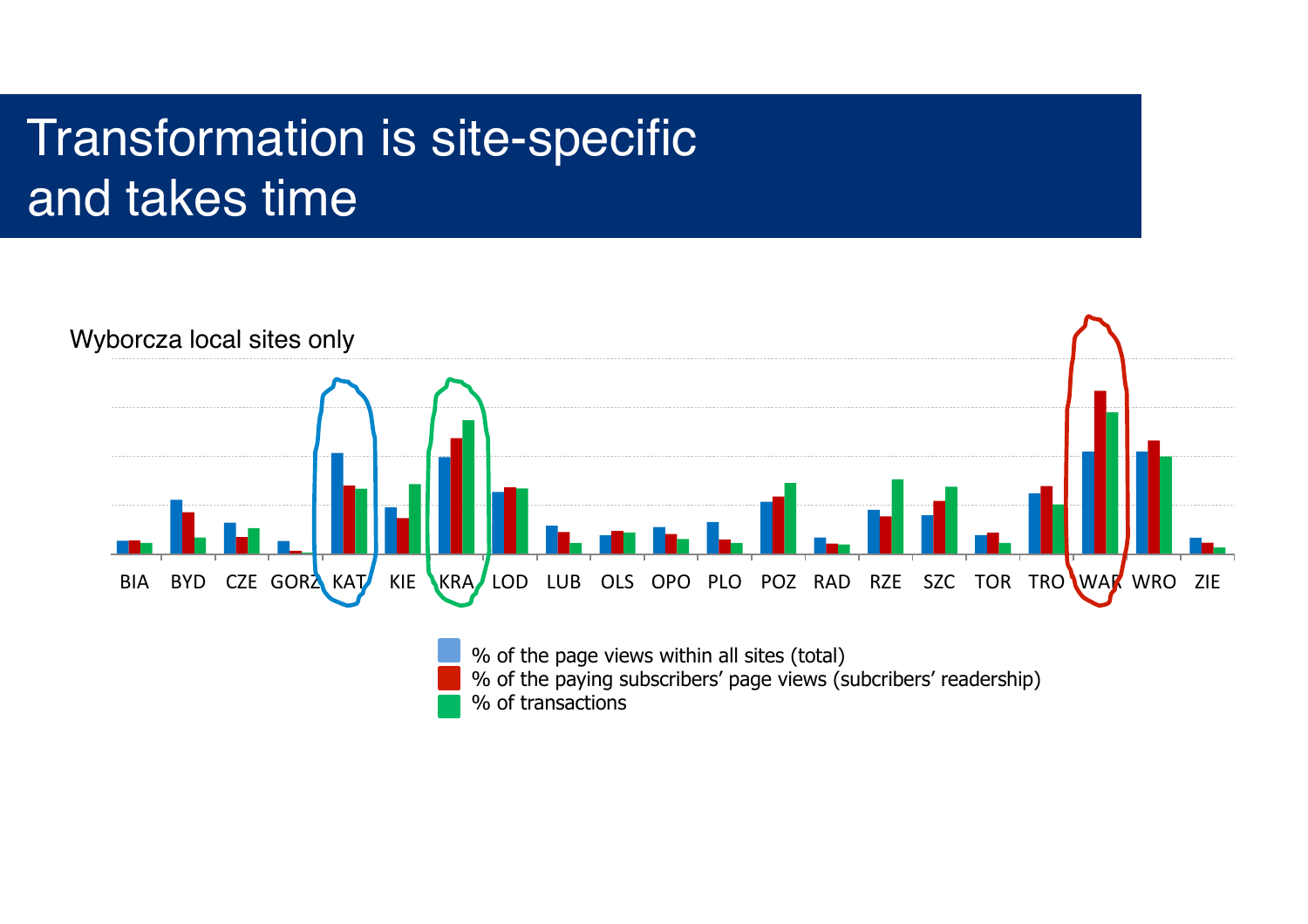# Our focus now